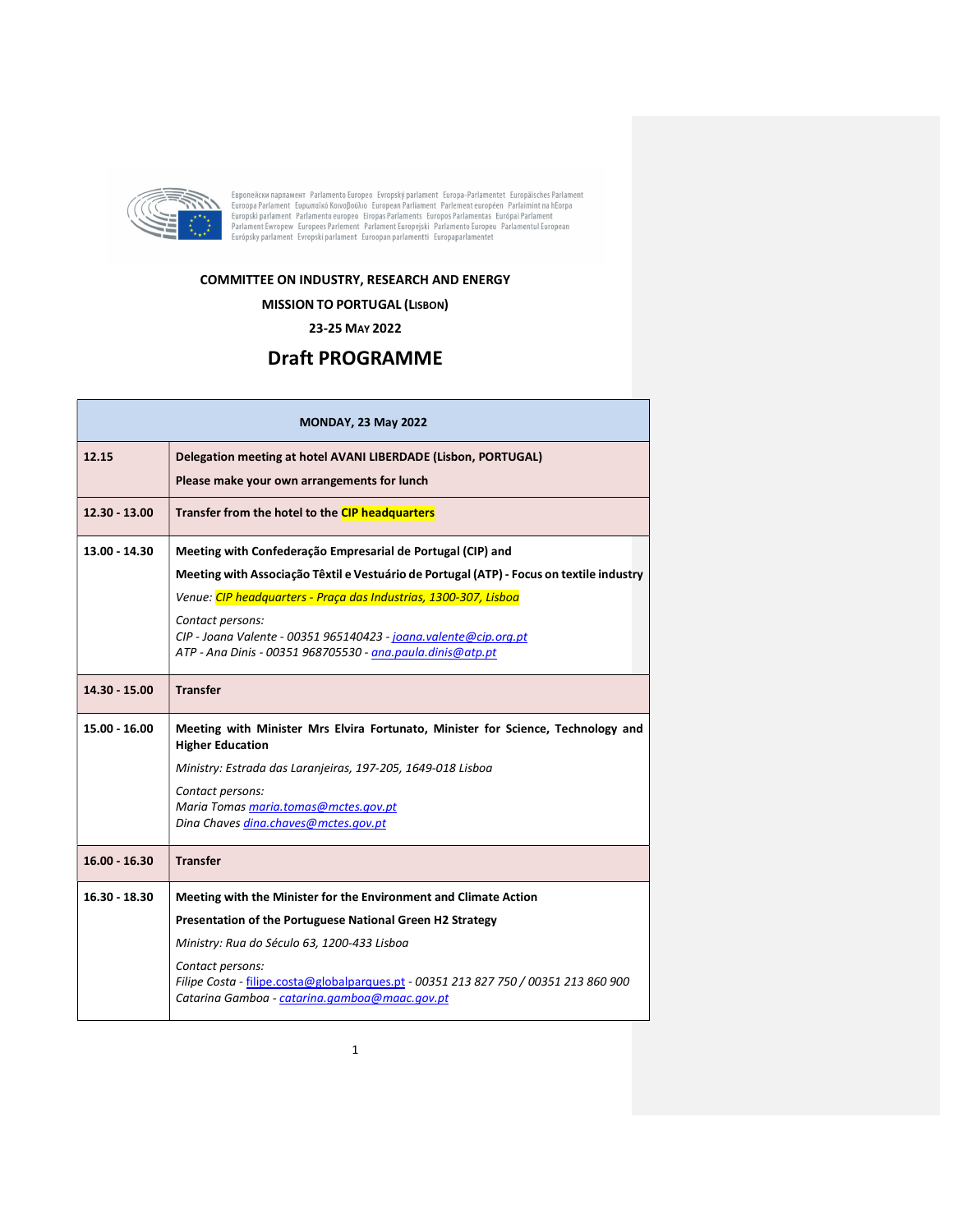| 18.30 - 19.00        | <b>Transfer to Camara Municipal (Lisbon City Council)</b>                                                                                                                                                                                         |  |  |
|----------------------|---------------------------------------------------------------------------------------------------------------------------------------------------------------------------------------------------------------------------------------------------|--|--|
| 19.30 - 21.30        | Visit at Camara Municipal de Lisboa and dinner with Mayor Carlos Moedas (former<br>Commissioner for Research and Innovation)<br>Venue: Lisbon Town Hall - Pacos do Concelho, Praca do Município 1149-014 Lisboa<br>Contact persons: <b>SANDRO</b> |  |  |
| $21.30 - 22.00$      | <b>Transfer to the hotel</b>                                                                                                                                                                                                                      |  |  |
| End of the first day |                                                                                                                                                                                                                                                   |  |  |

|                 | <b>TUESDAY, 24 May 2022</b>                                                                                                                                                                                                                                                                                                                                                                                                                                                        |                                                                                                                                              |
|-----------------|------------------------------------------------------------------------------------------------------------------------------------------------------------------------------------------------------------------------------------------------------------------------------------------------------------------------------------------------------------------------------------------------------------------------------------------------------------------------------------|----------------------------------------------------------------------------------------------------------------------------------------------|
| 07.45           | Meeting point in the hotel lobby - leave from the hotel                                                                                                                                                                                                                                                                                                                                                                                                                            |                                                                                                                                              |
| $08.00 - 08.30$ | Transfer to Assembleia da Republica                                                                                                                                                                                                                                                                                                                                                                                                                                                | <b>Commented [DS1]:</b> what we do from 8:30 to 9:00?<br>Are there formalities to enter the premises?                                        |
| $09.00 - 10.00$ | Visit of Assembleia da República                                                                                                                                                                                                                                                                                                                                                                                                                                                   | If so, there is a way to speed up them (for example, providing<br>information in advance)?                                                   |
|                 | Meeting with the following Committees:<br>- European Affairs<br>- Economy, Public works, planning and housing<br>- Environment and energy                                                                                                                                                                                                                                                                                                                                          | <b>Commented [LA2]:</b> Yes, there should be the accreditation<br>process and this might take time - Katalin knows better here               |
|                 | Assembleia da República, commonly referred to as simply Parlamento, is the<br>unicameral parliament of Portugal                                                                                                                                                                                                                                                                                                                                                                    | <b>Commented [DS3]:</b> address + contact person details                                                                                     |
|                 | Venue: KATALIN<br>Contact persons: KATALIN                                                                                                                                                                                                                                                                                                                                                                                                                                         |                                                                                                                                              |
| $10.00 - 10.45$ | <b>Transfer to Oeiras</b>                                                                                                                                                                                                                                                                                                                                                                                                                                                          |                                                                                                                                              |
|                 |                                                                                                                                                                                                                                                                                                                                                                                                                                                                                    |                                                                                                                                              |
| $10.45 - 12.15$ | <b>Visit to Tagus Park</b><br>The Tagus Park is the biggest science and technology park in Portugal, located at<br>15km from Lisbon and focused on digital issues, growing startups, incubating<br>enterprises; several activities and sectors are covered (culture, creativity,<br>renovation, etc.) https://www.taguspark.pt/<br>Venue: Edifício Núcleo Central, 100, 2740-122 Porto Salvo, Oeiras<br>Contact person: Catarina André - +351 21 422 69 30 - catarina@taguspark.pt |                                                                                                                                              |
| $12.15 - 12.45$ | <b>Transfer to Carcavelos</b>                                                                                                                                                                                                                                                                                                                                                                                                                                                      | <b>Commented [DS4]:</b> If Nova does not offer lunch, before or<br>after the transfer to Carcavelos, we need to foresee 1 hour<br>lunch time |
| 12.45 - 15.30   | Lunch and visit to the Business and Economics School of the Nova University                                                                                                                                                                                                                                                                                                                                                                                                        | <b>Commented [LA5]:</b> Where? Somewhere at the beach?                                                                                       |
|                 | It is the only Portuguese school that in 2021 is ranked in the 18th position in<br>Europe and the 25th position worldwide. It is a living lab<br>https://www.novasbe.unl.pt/en/                                                                                                                                                                                                                                                                                                    | Katalin?<br><b>Commented [DS6]:</b> Lunch is not confirmed<br>Contact person details                                                         |